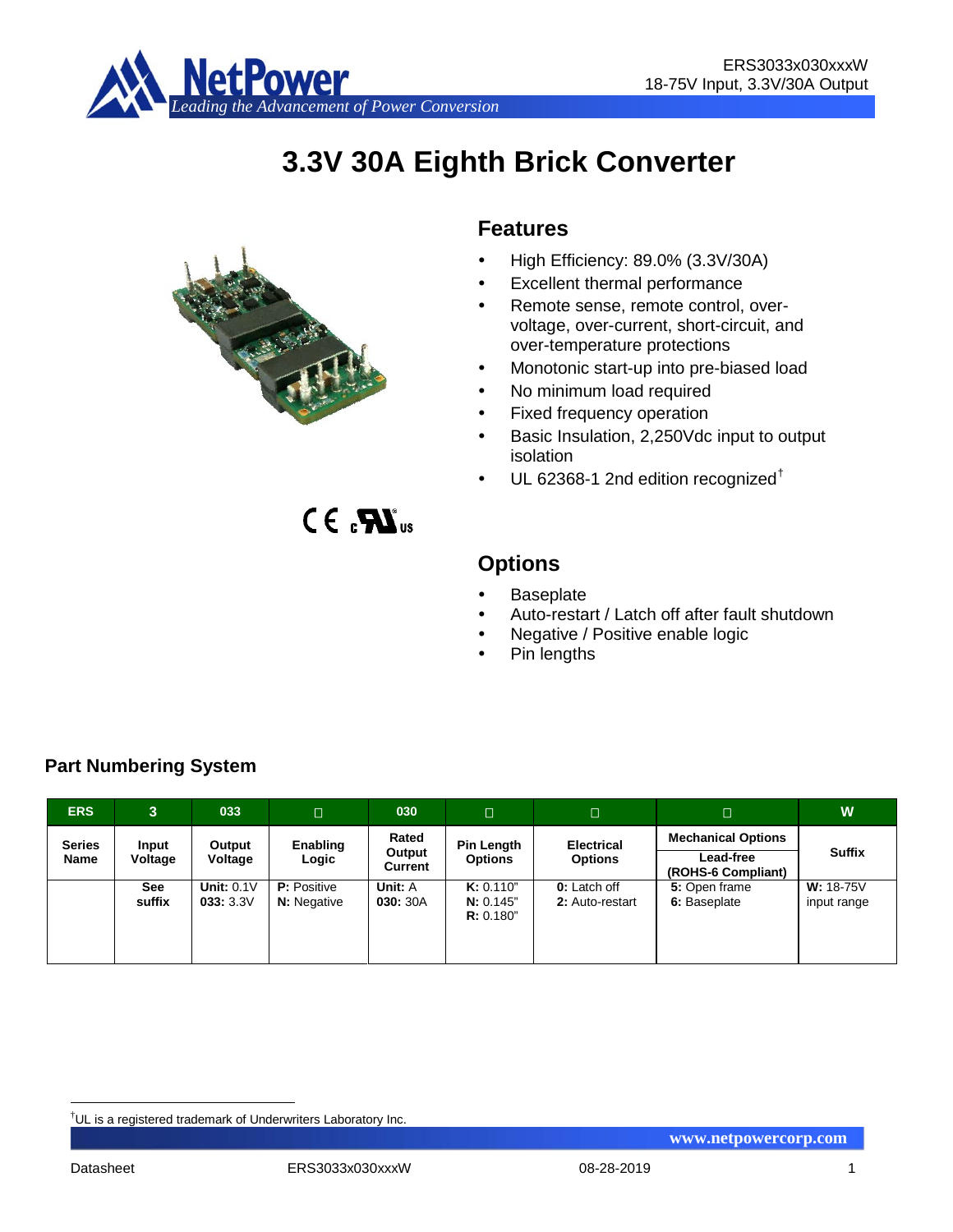

# **Absolute Maximum Rating**

Excessive stresses over these absolute maximum ratings can cause permanent damage to the converter. Operation should be limited to the conditions outlined under the Electrical Specification Section.

| <b>Parameter</b>                                                             | Min    | <b>Max</b> | Unit |
|------------------------------------------------------------------------------|--------|------------|------|
| Input Voltage (continuous)                                                   | $-0.5$ | 75         | Vdc  |
| Input Voltage (< 100ms, operating)                                           |        | 100        | Vdc  |
| Input Voltage (continuous, non-operating)                                    |        | 100        | Vdc  |
| <b>Operating Ambient Temperature</b><br>(See Thermal Considerations section) | $-40$  | $85*$      | °С   |
| Storage Temperature                                                          | -55    | 125        | °С   |

*\*Derating curves provided in this datasheet end at 85ºC ambient temperature. Operation above 85ºC ambient temperature is allowed provided the temperatures of the key components or the baseplate do not exceed the limit stated in the Thermal Considerations section.*

# **Electrical Specifications**

These specifications are valid over the converter's full range of input voltage, resistive load, and temperature unless noted otherwise.

#### **Input Specifications**

| <b>Parameter</b>                                                                         | <b>Min</b>               | <b>Typical</b> | <b>Max</b> | Unit |
|------------------------------------------------------------------------------------------|--------------------------|----------------|------------|------|
| Input Voltage                                                                            | 18                       | 36             | 75         | Vdc  |
| Input Current                                                                            | $\overline{\phantom{0}}$ |                | 10         | A    |
| Quiescent Input Current (typical Vin)                                                    |                          | 110            | 130        | mA   |
| <b>Standby Input Current</b>                                                             |                          | Δ              | 6          | mA   |
| Input Reflected-ripple Current, peak-to-peak<br>(5 Hz to 20 MHz, 12 µH source impedance) |                          | 10             |            | mA   |
| Input Turn-on Voltage Threshold                                                          | 17                       | 17.5           | 18         |      |
| Input Turn-off Voltage Threshold                                                         | 15                       | 16             | 17         |      |
| Input Voltage ON/OFF Control Hysteresis                                                  |                          | 1.5            | 2          |      |

#### **Output Specifications**

| <b>Parameter</b>                                                                   | Min    | <b>Typical</b> | <b>Max</b> | Unit            |
|------------------------------------------------------------------------------------|--------|----------------|------------|-----------------|
| Output Voltage Set Point                                                           |        | 3.3            |            | V               |
| (typical Vin; full load; $Ta = 25^{\circ}C$ )                                      |        |                |            |                 |
| Output Voltage Set Point Accuracy<br>(typical Vin; full load; $Ta = 25^{\circ}C$ ) | $-1.5$ |                | $+1.5$     | %V <sub>O</sub> |
| Output Voltage Set Point Accuracy (over all conditions)                            | $-3$   |                | $+3$       | %Vo             |
| <b>Output Regulation:</b>                                                          |        |                |            |                 |
| Line Regulation (full range input voltage, 1/2 full load)                          |        | 0.05           | 0.2        | %V <sub>O</sub> |
| Load Regulation(full range load, typical Vin)                                      |        | 0.05           | 0.2        | %Vo             |
| Temperature (Ta = -40 $^{\circ}$ C to 85 $^{\circ}$ C)                             |        | 15             | 50         | mV              |
| Output Ripple and Noise Voltage                                                    |        |                |            |                 |
| <b>RMS</b>                                                                         |        |                | 30         | mVrms           |
| Peak-to-peak (5 Hz to 20 MHz bandwidth, typical Vin)                               |        |                | 60         | mVp-p           |
| <b>Output Current</b>                                                              | 0      |                | 30         | A               |
| <b>Output Power</b>                                                                | 0      |                | 100        | W               |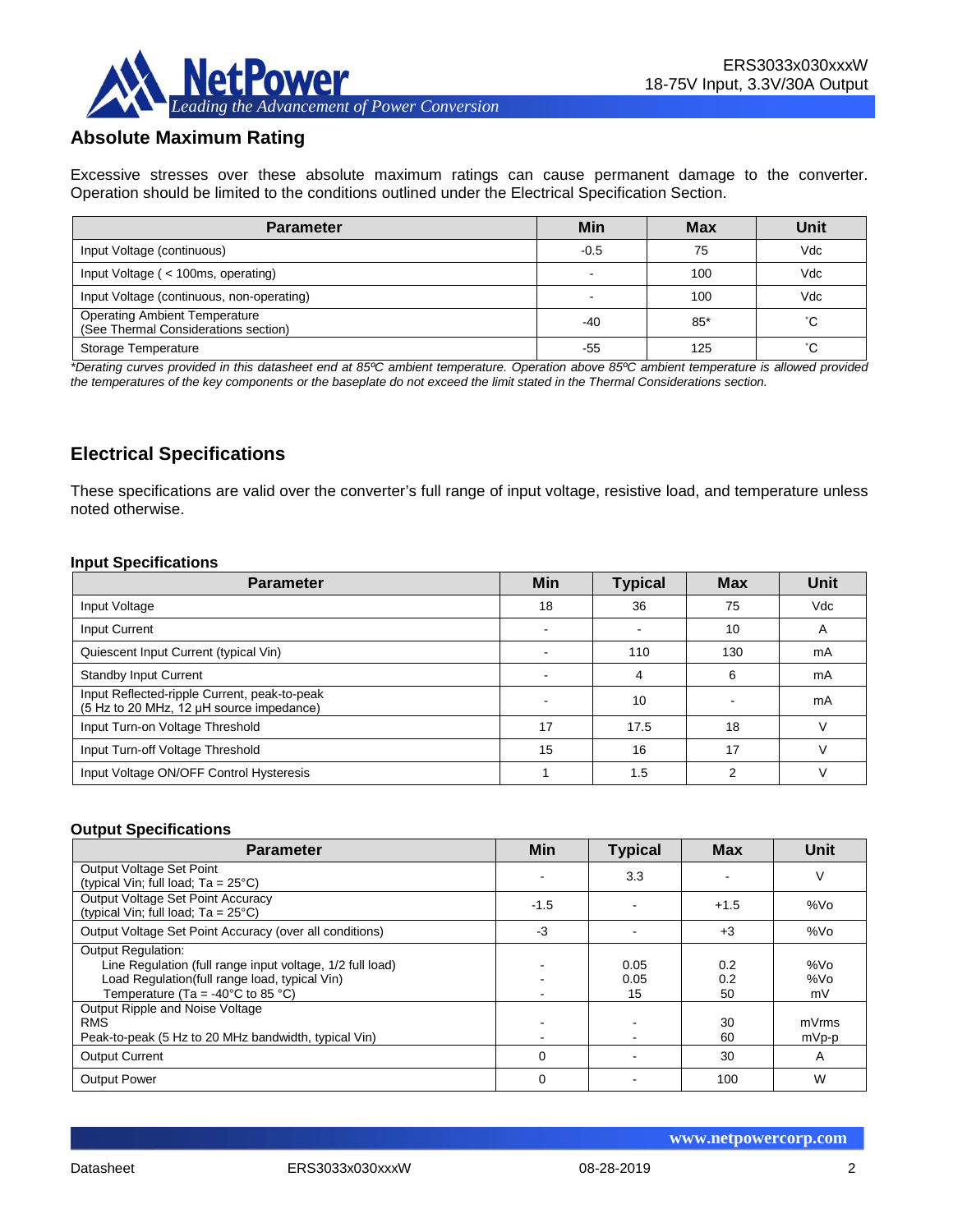

#### **Output Specifications (Continued)**

| <b>Parameter</b>                                                                                                                                                                                             | Min  | <b>Typical</b> | Max    | Unit      |
|--------------------------------------------------------------------------------------------------------------------------------------------------------------------------------------------------------------|------|----------------|--------|-----------|
| Efficiency<br>(typical Vin; full load; Ta = 25°C)                                                                                                                                                            |      | 89.0           |        | $\%$      |
| <b>Output Ripple Frequency</b>                                                                                                                                                                               | 280  | 300            | 320    | kHz       |
| <b>External Load Capacitance</b>                                                                                                                                                                             |      |                | 10,000 | μF        |
| Startup Delay, duration from enabling signal to Vo reaches 10% of its set<br>point.<br>(typical Vin; full load; $Ta = 25^{\circ}C$ )                                                                         |      | 1.8            |        | ms        |
| Startup Time, duration for Vo to rise from 10% of its set point to within its<br>regulation band.<br>(typical Vin; full load; $Ta = 25^{\circ}C$ )                                                           |      | 4              |        | ms        |
| Output Over Current Protection Set Point (full load)                                                                                                                                                         | 33   | 36             | 39     | A         |
| Output Over Voltage Protection Set Point (typical Vo)                                                                                                                                                        | 3.72 | 4.13           | 4.54   | V         |
| Output Trim Range in % of typical Vo                                                                                                                                                                         | 80   |                | 110    | $\%$      |
| <b>Dynamic Response</b><br>(typical Vin; Ta = $25^{\circ}$ C; load transient 0.1A/ $\mu$ s)<br>Load steps from 50% to 75% of full load:<br>Peak deviation<br>Settling time (within 10% band of Vo deviation) |      | 6<br>200       |        | %Vo<br>μs |
| Load step from 50% to 25% of full load<br>Peak deviation<br>Settling time (within 10% band of Vo deviation)                                                                                                  |      | 6<br>200       |        | %Vo<br>μs |

#### **General Specifications**

| <b>Parameter</b>                                                                                                | Min  | <b>Typical</b> | <b>Max</b> | <b>Unit</b>  |
|-----------------------------------------------------------------------------------------------------------------|------|----------------|------------|--------------|
| Remote Enable                                                                                                   |      |                |            |              |
| Logic Low:                                                                                                      |      |                |            |              |
| $ION/OFF = 1.0mA$                                                                                               | 0    |                | 1.2        |              |
| $VON/OFF = 0.0V$                                                                                                |      |                | 1.0        | mA           |
| Logic High:                                                                                                     |      |                |            |              |
| $ION/OFF = 0.0µA$                                                                                               | 3.5  |                | 15         |              |
| Leakage Current                                                                                                 | $\,$ |                | 50         | μA           |
| <b>Isolation Capacitance</b>                                                                                    |      | 1,200          |            | pF           |
| <b>Insulation Resistance</b>                                                                                    | 10   |                |            | MΩ           |
| Calculated MTBF (Telecordia SR-332, 2011, Issue 3), full load, 40°C,<br>60% upper confidence level, typical Vin |      | 10.0           |            | $10^6$ -hour |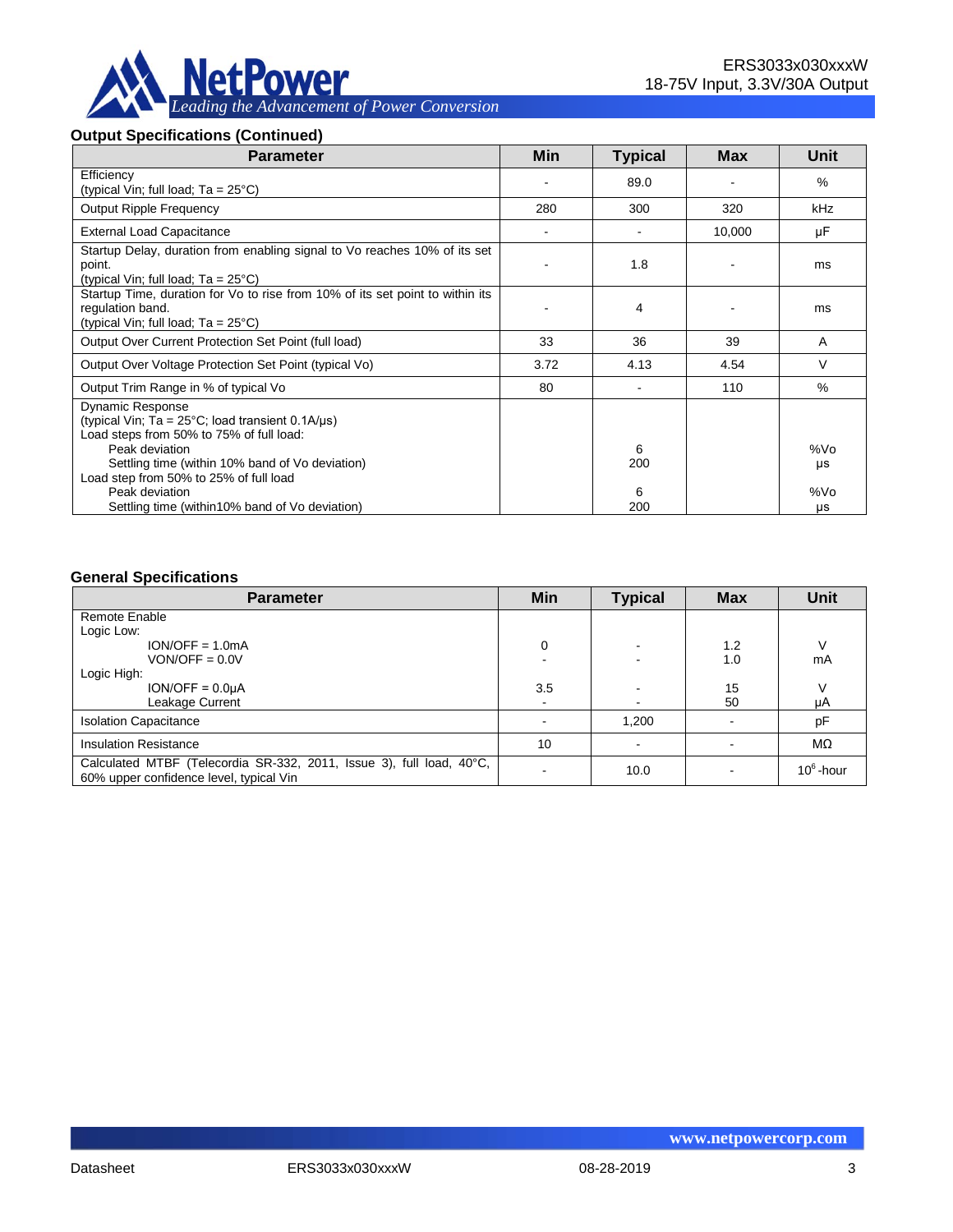



 $0.1A/\mu s$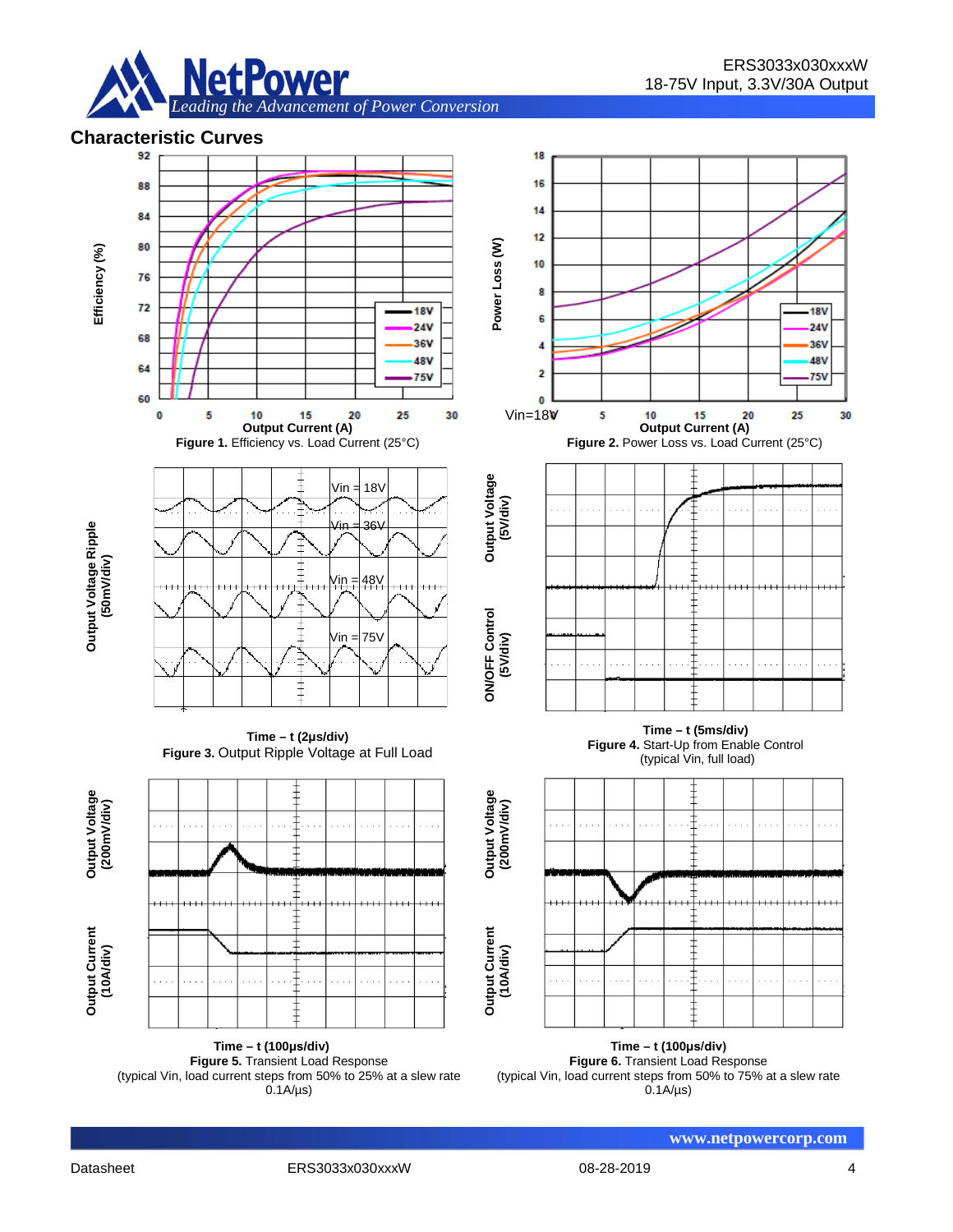







**Figure 8.** Thermal Image for Airflow Direction 3 (23.5A output, 55°C ambient, 200 LFM, typical Vin, open frame, unit soldered onto a fixture board)



**Output Current (A)**

Output Current (A)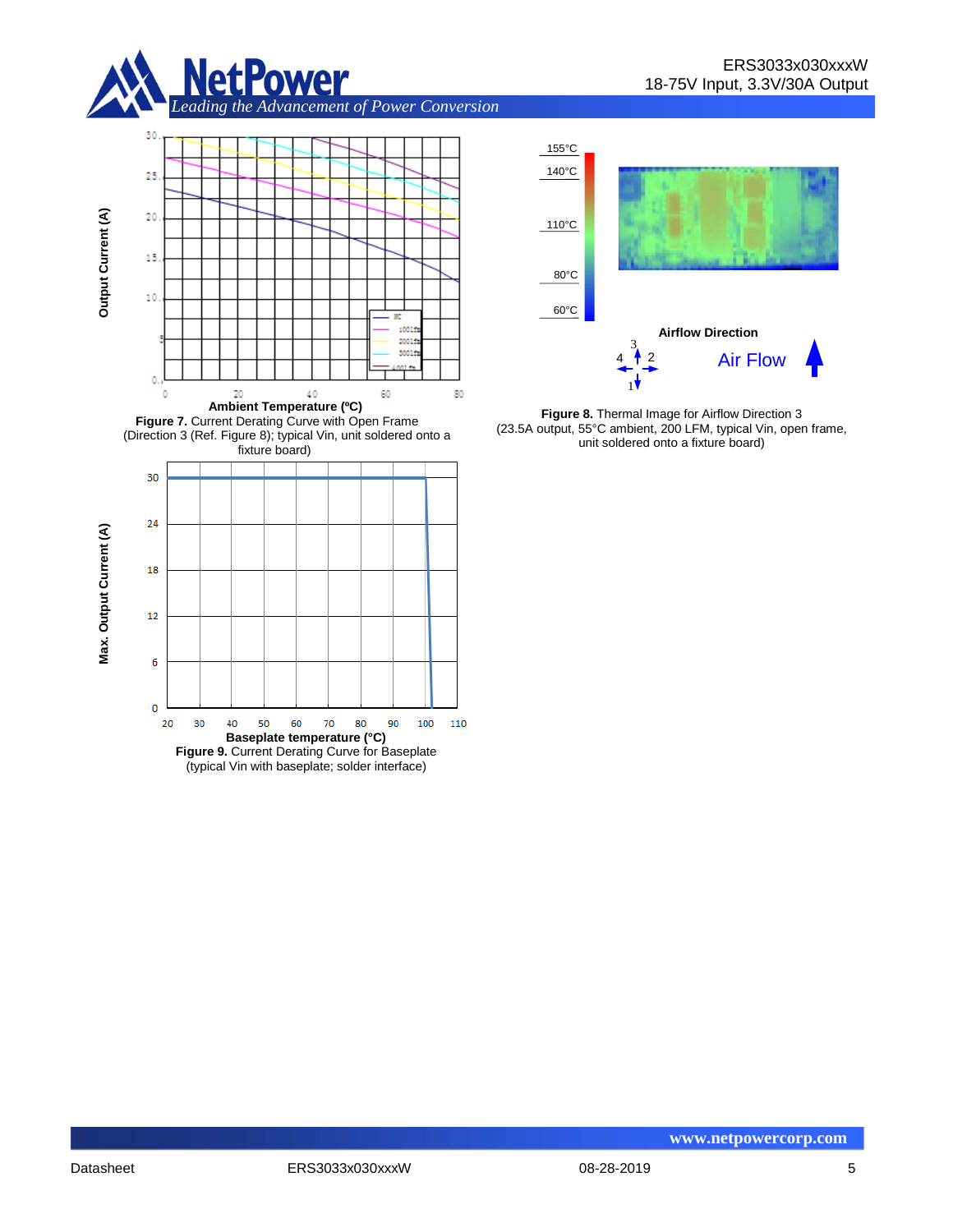

## **Feature Descriptions**

#### **Remote ON/OFF**

The converter can be turned on and off by changing the voltage between the ON/OFF pin and Vin(-). The ERS3 Series of converters are available with factory selectable positive logic and negative logic.

For the negative control logic, the converter is ON when the ON/OFF pin is at a logic low level and OFF when the ON/OFF pin is at a logic high level. For the positive control logic, the converter is ON when the ON/OFF pin is at a logic high level and OFF when the ON/OFF pin is at a logic low level.

With the internal pull-up circuitry, a simple external switch between the ON/OFF pin and Vin(-) can control the converter. A few example circuits for controlling the ON/OFF pin are shown in Figures 10, 11 and 12.

The logic low level is from 0V to 1.2V and the maximum sink current during logic low is 1mA. The external switch must be capable of maintaining a logic-low level while sinking up to this current. The logic high level is from 3.5V to 15V. The converter has an internal pull-up circuit that ensures the ON/OFF pin at a high logic level when the leakage current at ON/OFF pin is no greater than 50μA.



**Figure 10.** Opto Coupler Enable Circuit



**Figure 11.** Open Collector Enable Circuit



**Figure 12.** Direct Logic Drive

#### **Remote SENSE**

The remote SENSE pins are used to sense the voltage at the load point to accurately regulate the load voltage and eliminate the impact of the voltage drop in the power distribution path.

SENSE (+) and SENSE (-) pins should be connected between the points where voltage regulation is desired. The voltage between the SENSE pins and the output pins must not exceed the smaller of 0.5V or 10% of typical output voltage.

[Vout (+) - Vout (-)] - [SENSE (+) - SENSE (-)] <MIN {0.5V, 10%Vo}

When remote sense is not used, the SENSE pins should be connected to their corresponding output pins. If the SENSE pins are left floating, the converter will deliver an output voltage slightly higher than its specified typical output voltage.

#### **Output Voltage Adjustment (Trim)**

The trim pin allows the user to adjust the output voltage set point. To increase the output voltage, an external resistor is connected between the TRIM pin and SENSE(+). To decrease the output voltage, an external resistor is connected between the TRIM pin and SENSE(-). The output voltage trim range is 80% to 110% of the specified typical output voltage.

The circuit configuration for trim down operation is shown in Figure 13. To decrease the output voltage, the value of the external resistor should be

$$
Rdown = (\frac{511}{\Delta} - 10.22)(k\Omega)
$$

**Where**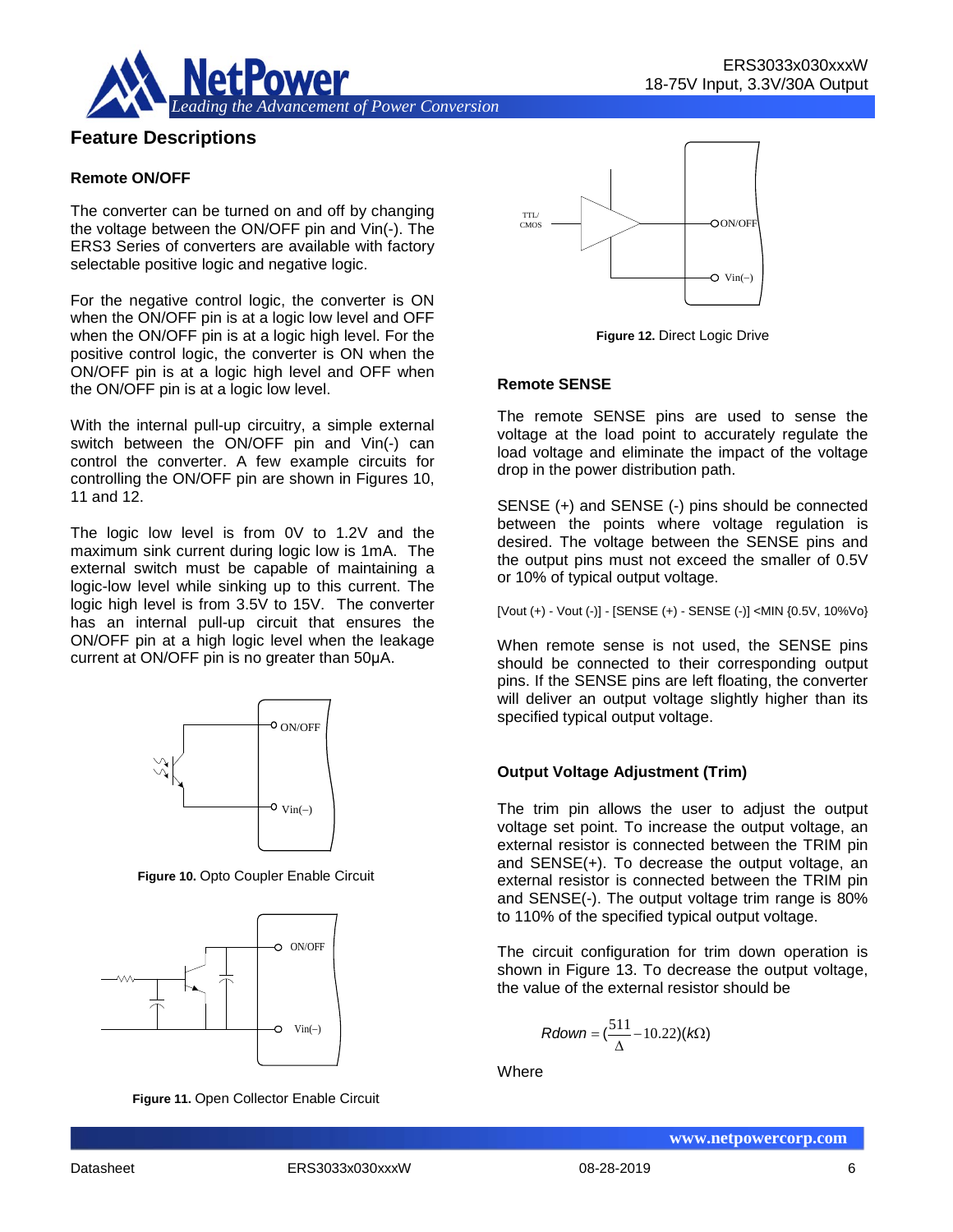

$$
\Delta = \left(\frac{|Vnom - Vadj|}{Vnom}\right) \times 100
$$

And

V*nom* = Typical Output Voltage V*adj* = Adjusted Output Voltage

The circuit configuration for trim up operation is shown in Figure 14. To increase the output voltage, the value of the resistor should be

$$
Rup = \left(\frac{5.11\text{Vol}(100 + \Delta)}{1.225\Delta} - \frac{511}{\Delta} - 10.22\right)(k\Omega)
$$

**Where** 

V*o* = Typical Output Voltage

As the output voltage at the converter output terminals are higher than the specified typical level when using the trim up and/or remote sense functions, it is important to make sure that the voltage at the output terminals does exceed the maximum power rating of the converter as given in the Specifications table.



**Figure 13.**Circuit to Decrease Output Voltage



**Figure 14.**Circuit to Increase Output Voltage

#### **Input Under-Voltage Lockout**

This feature prevents the converter from starting until the input voltage reaches the turn-on voltage threshold, and keeps the converter running until the input voltage falls below the turn-off voltage threshold. Both turn-on and turn-off voltage thresholds are defined in the Input Specifications table. The hysteresis prevents oscillations.

### **Output Over-Current Protection (OCP)**

This converter can be ordered in either latch-off or auto-restart version upon OCP, OVP, and OTP.

With the latch-off version, the converter will latch off when the load current exceeds the limit. The converter can be restarted by toggling the ON/OFF switch or recycling the input voltage.

With the auto-restart version, the converter will operate in a hiccup mode (repeatedly try to restart) until the cause of the over-current condition is cleared.

### **Output Over-Voltage Protection (OVP)**

With the latch-off version, the converter will latch off when the output voltage exceeds the limit. The converter can be restarted by toggling the ON/OFF switch or recycling the input voltage.

With the auto-restart version, the converter will operate in a hiccup mode (repeatedly try to restart) until the cause of the over-voltage condition is cleared.

### **Over Temperature Protection (OTP)**

With the latch-off version, the converter will shut down and latch off if an over-temperature condition is detected. The converter has a temperature sensor located at a carefully selected position, which represents the thermal condition of key components of the converter. The thermal shutdown circuit is designed to turn the converter off when the temperature at the sensor reaches 120°C. The module can be restarted by toggling the ON/OFF switch or recycling the input voltage.

With the auto-restart version, the converter will resume operation after the converter cools down.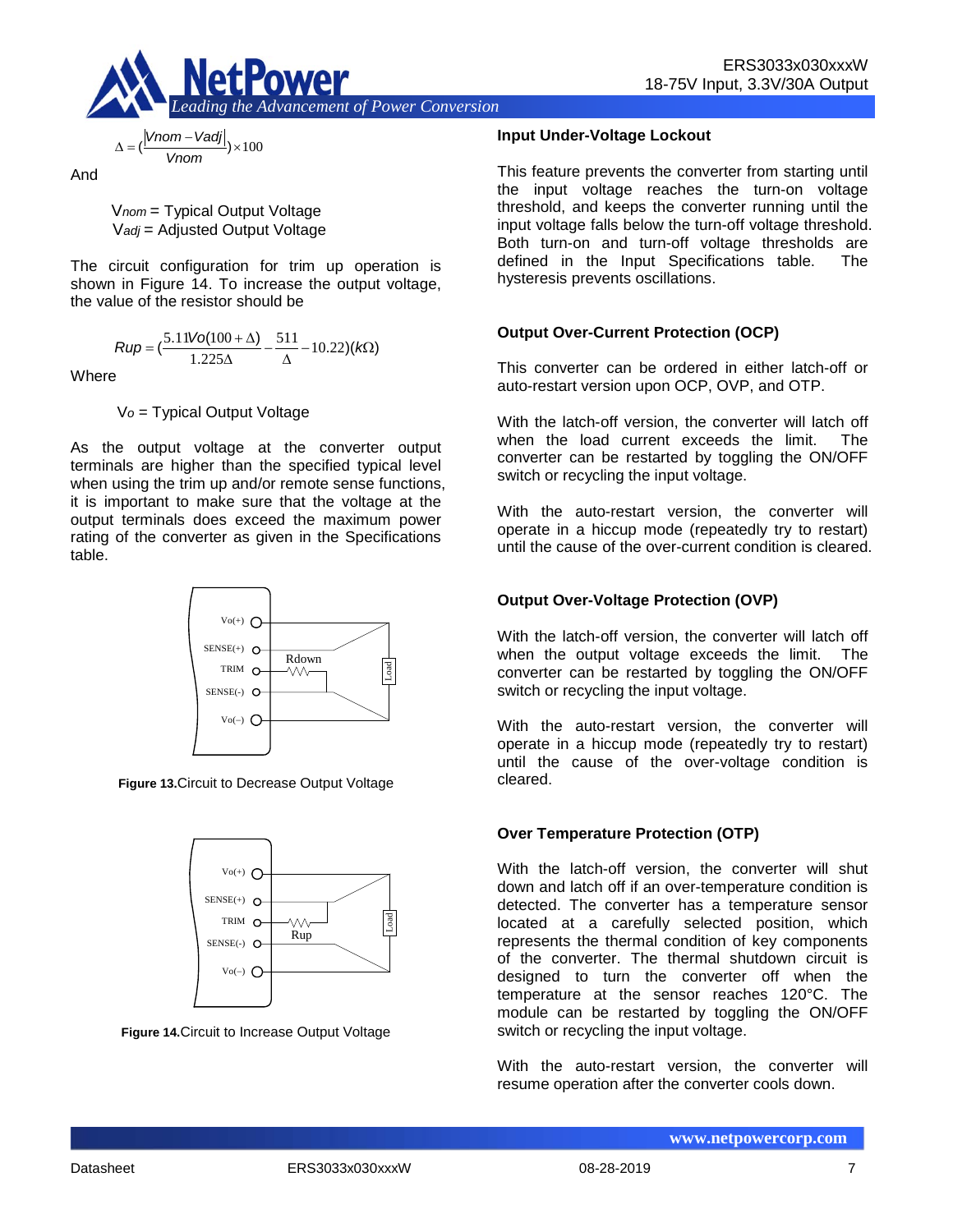

# **Design Considerations**

As with any DC/DC converter, the stability of the ERS3 converters may be compromised if the source impedance is too high or inductive. It's desirable to keep the input source ac-impedance as low as possible. Although the converters are designed to be stable without adding external input capacitors for typical source impedance, it is recommended to add 100 µF low ESR electrolytic capacitors at the input of the converter for each 100W output power, which reduces the potential negative impact of the source impedance on the converter stability. These electrolytic capacitors should have sufficient RMS current rating over the operating temperature range.

The converter is designed to be stable without additional output capacitors. To further reduce the output voltage ripple or improve the transient response, additional output capacitors are often used in applications. When additional output capacitors are used, a combination of ceramic capacitors and tantalum/polymer capacitors shall be used to provide good filtering while assuring the stability of the converter.

# **Safety Considerations**

The ERS3 Series of converters is designed in accordance with EN 62368 Safety of Information Technology Equipment Including Electrical Equipment. The converters are recognized by UL in both USA and Canada to meet the requirements in UL 62368, Safety of Information Technology Equipment and applicable Canadian Safety Requirement, and ULc 62368. Flammability ratings of the PWB and plastic components in the converter meet 94V-0.

To protect the converter and the system, an input line fuse is highly recommended on the un-grounded input end.

# **Thermal Considerations**

The ERS3 Series of converters can operate in various thermal environments. Due to the high efficiency and optimal heat distribution, these converters exhibit excellent thermal performance.

The maximum allowable output power of any power

converter is usually determined by the electrical design and the maximum operating temperature of its components. The ERS3 Series of converters have been tested comprehensively under various conditions to generate the derating curves with the consideration for long term reliability.

The thermal derating curves are highly influenced by the test conditions. One of the critical variables is the interface method between the converter and the test fixture board. There is no standard method in the industry for the derating tests. Some suppliers use sockets to plug in the converter, while others solder the converter into the fixture board. It should be noted that these two methods produce significantly different results for a given converter. When the converter is soldered into the fixture board, the thermal performance of the converter is significantly improved compared to using sockets due to the reduction of the contact loss and the thermal impedance from the pins to the fixture board. Other factors affecting the results include the board spacing, construction (especially copper weight, holes and openings) of the fixture board and the spacing board, temperature measurement method and ambient temperature measurement point. The thermal derating curves in this datasheet are obtained using a PWB fixture board and a PWB spacing board with no opening, a board-to-board spacing of 1", and the converter is soldered to the test board with thermal relieves.

Note that the natural convection condition was measured at 0.05 m/s to 0.15 m/s (10ft./min. to 30 ft./min.

#### **Heat Transfer without a Baseplate**

With single-board DC/DC converter designs, convection heat transfer is the primary cooling means for converters without a baseplate. Therefore, airflow speed should be checked carefully for the intended operating environment. Increasing the airflow over the converter enhances the heat transfer via convection.

Figure 15 shows a recommended temperature monitoring point for open frame modules. For reliable operation, the temperature at this location should not continuously exceed 120 °C.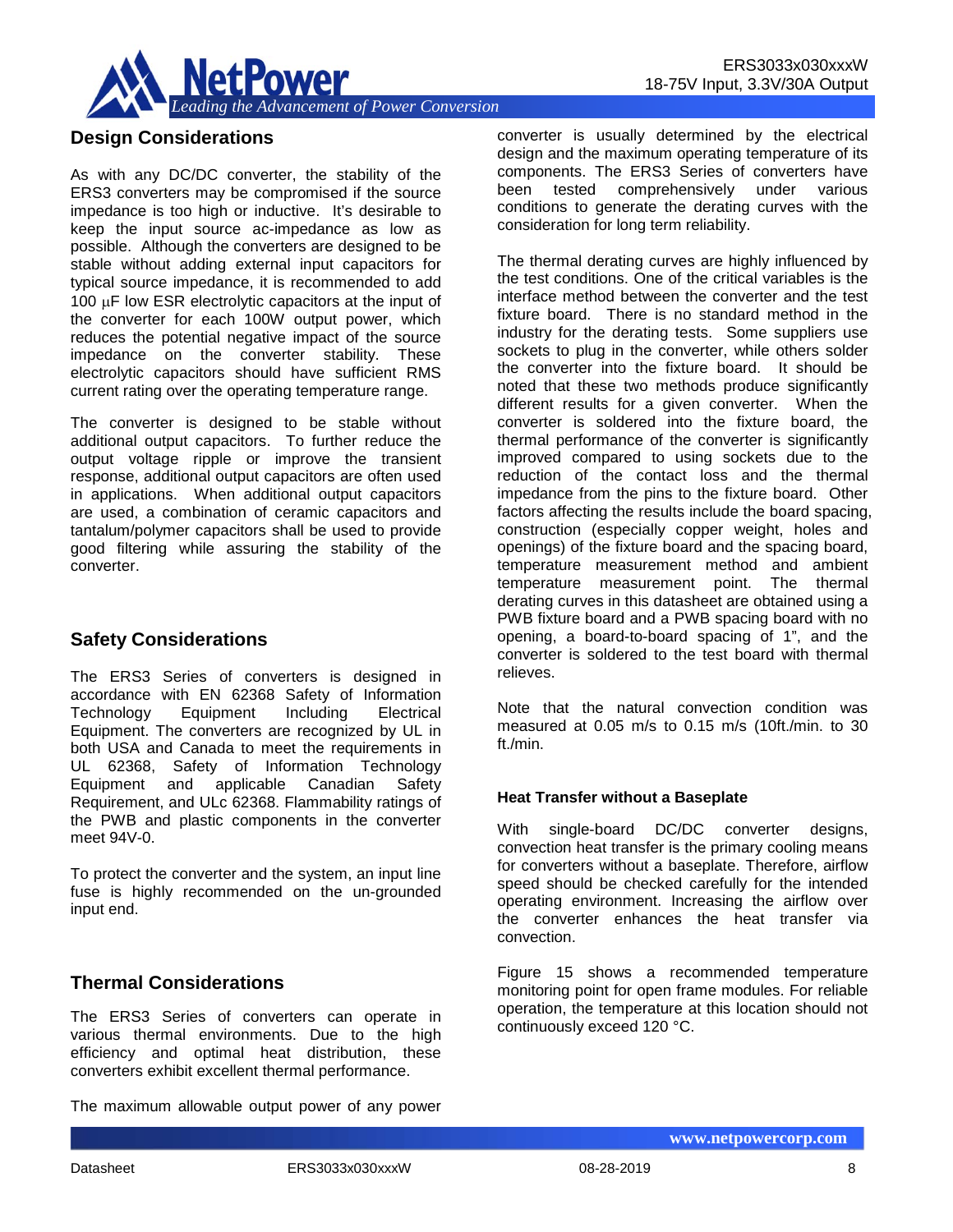



**Figure 15.** Temperature Monitoring Locations

#### **Heat Transfer with a Baseplate**

The ERS3 Series of converters has the option of using a baseplate for enhanced thermal performance.

The typical height of the converter with the baseplate option is 0.50''. The use of an additional heatsink or cold-plate can further improve the thermal performance of the converter. With the baseplate option, an additional heatsink can be attached to the converter using M3 screws.

For reliable operation, the baseplate temperature should not continuously exceed 100 °C

# **EMC Considerations**

The EMC performance of the converter is related to the layout and filtering design of the customer board. Careful layout and adequate filtering around the converter are important to confine noise generated by the switching actions in the converter and to optimize system EMC performance.